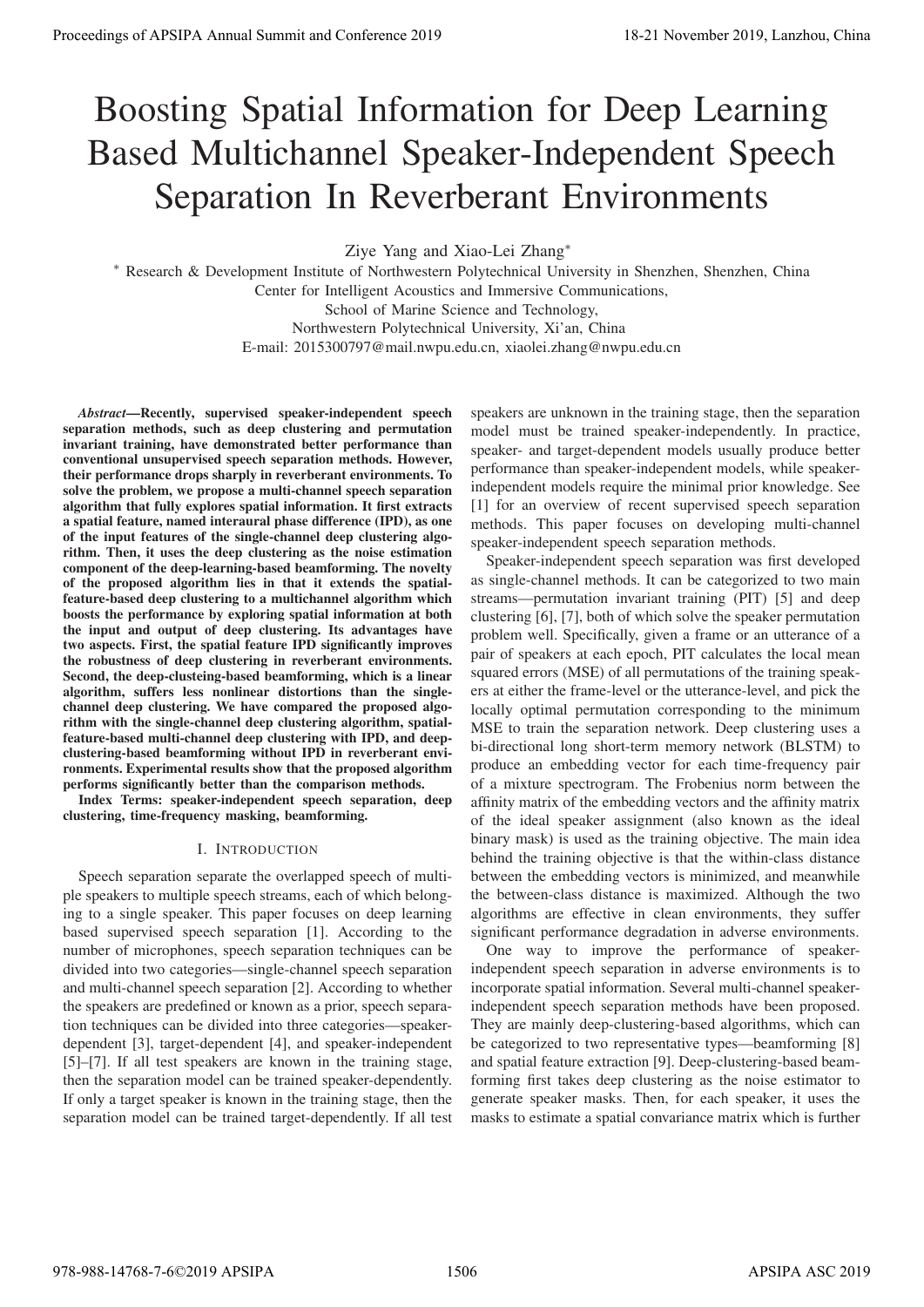applied to estimate the coefficients of the beamformer, such as the minimum variance distortion-less response (MVDR) beamformer [9] and the maximum signal-to-noise ratio (max-SNR) beamformer [10], [11]. Spatial-feature-extraction-based deep clustering concatenates spatial and spectral features [3], [12], [13] together as the acoustic feature for the model training of deep clustering, where the spatial feature is collected by a microphone array. The filters produced by the beamforming methods are linear ones, therefore, they suffer less nonlinear distortions than the spatial feature extraction methods. On the other side, the beamforming methods are less robust than the latter in reverberant environments [14]. To summarize, how to combine the advantages of the two types of multi-channel speech separation methods is an interesting problem.

In this paper, we propose a multi-channel speakerindependent algorithm by combining the above two kinds of multi-channel methods for improving the performance of speech separation in reverberant environments. The algorithm first concatenates a spatial feature, named interaural phase difference (IPD), with the magnitude spectrogram of the shorttime Fourier transform coefficients as the acoustic feature for training deep clustering. Then, it uses the deep clustering as the noise estimator for the deep-clustering-based beamforming. The novelty of the algorithm is that it explores spatial information at both the input and output of deep clustering instead of at one side. Theoretically, the deep-clusteringbased noise estimator provides high-quality estimated masks, which is the key requirement for improving the performance of beamforming in reverberant environments. Empirically, it outperforms both the deep-clustering-based beamforming [8] and the spatial-feature-extraction-based deep clustering [9] by at least 10% absolute improvement in terms of short-time objective intelligibility (STOI) in reverberant environments. Procedure of APSIPA Annual Summit and Conference 2019<br>
The first increase the effect of the bosonic conference 2019 in the effect of the conference 2019 in the effect of the conference 2019 in the effect of the conference

The rest of the paper is organized as follows. We describe the proposed algorithm in Section 2. Speech separation experiments are presented in Sections 3. Section 4 concludes this paper.

## II. METHOD

As illustrated in Fig. 1, our algorithm consists of two components—spatial-feature-based deep clustering and deepclustering-based beamforming.

### *A. Signal Model*

All speech separation methods throughout the paper operate in the frequency domain on a frame-by-frame basis. Suppose that a physical space contains  $U$  speakers and a microphone array of  $P$  microphones. If the  $U$  speakers talk simultaneously, then the physical model for the received signals by the microphone array is assumed to be

$$
\mathbf{y}(t,f) = \sum_{u=1}^{U} \mathbf{c}_u(f)s_u(t,f) + \mathbf{h}_u(t,f) + \mathbf{n}(t,f) \tag{1}
$$

where  $s_u(t, f)$  is the short-time Fourier transform (STFT) value of the clean speech of the  $u$ -th speaker at time  $t$  and frequency  $f$ ,  $\mathbf{c}_u(f)$  is the time-invariant acoustic transfer



Fig. 1. The diagram of the proposed algorithm

function from the  $u$ -th speaker to the array which is a  $P$ dimensional complex number:

$$
\mathbf{c}_u(f) = [c_{u,1}(f), c_{u,2}(f), \dots, c_{u,P}(f)]^T
$$
 (2)

 $c_u(f)s_u(t, f)$  and  $h_u(t, f)$  are the direct sound and early and late reverberation of the *u*-th speech source signal, and  $\mathbf{n}(t, f)$ and  $y(t, f)$  are the additive noise and received signal at time  $t$  and frequency  $f$  respectively:

$$
\mathbf{n}(t, f) = [n_1(t, f), n_2(t, f), \dots, n_P(t, f)]^T
$$
 (3)

$$
\mathbf{y}(t, f) = [y_1(t, f), y_2(t, f), \dots, y_P(t, f)]^T.
$$
 (4)

## *B. Spatial Feature Based Deep Clustering*

In the training stage, we first extract  $P$  STFT spectrograms from the audio recordings, denoted as  $\{y_{i,1}, y_{i,2}, \ldots, y_{i,P}\}_{i=1}^n$ , where i is a time-frequency (T-F) index  $(t, f)$ , n is the total number of the T-F units of a STFT spectrogram, and  $y_{i,p}$ denotes the  $i$ -th T-F unit of the  $p$ -th spectrogram. Then, we extract a log-magnitude spectrum by

$$
z_{i,p} = \log |y_{i,p}| \tag{5}
$$

and a spatial feature IPD by

$$
\theta_{i,p,q} = \angle y_{i,p} - \angle y_{i,q}.\tag{6}
$$

To handle the  $2\pi$  ambiguity, we further transform IPD by a cosine function so as to unwrap the phase values into the range  $[-1, 1]$  [9]:

$$
\delta_{i,p,q} = \cos(\theta_{i,p,q}).\tag{7}
$$

Finally, the input acoustic feature of deep clustering at the  $i$ -th T-F unit is:

$$
\mathbf{m}_{i} = [y_{i,1}, \dots, y_{i,p}, \dots, y_{i,P}, \delta_{i,1,1}, \dots, \delta_{i,p,q}, \dots, \delta_{i,P,P}]^{T}
$$
\n(8)

However, if we take into account of all pairs of the microphones in the array, then  $\mathbf{m}_i$  is too high-dimensional. In practice, we partition the microphone array into  $P/2$  pairs, and train a deep clustering model for each channel. Suppose we are to train a deep clustering model for the  $p$ -th channel, and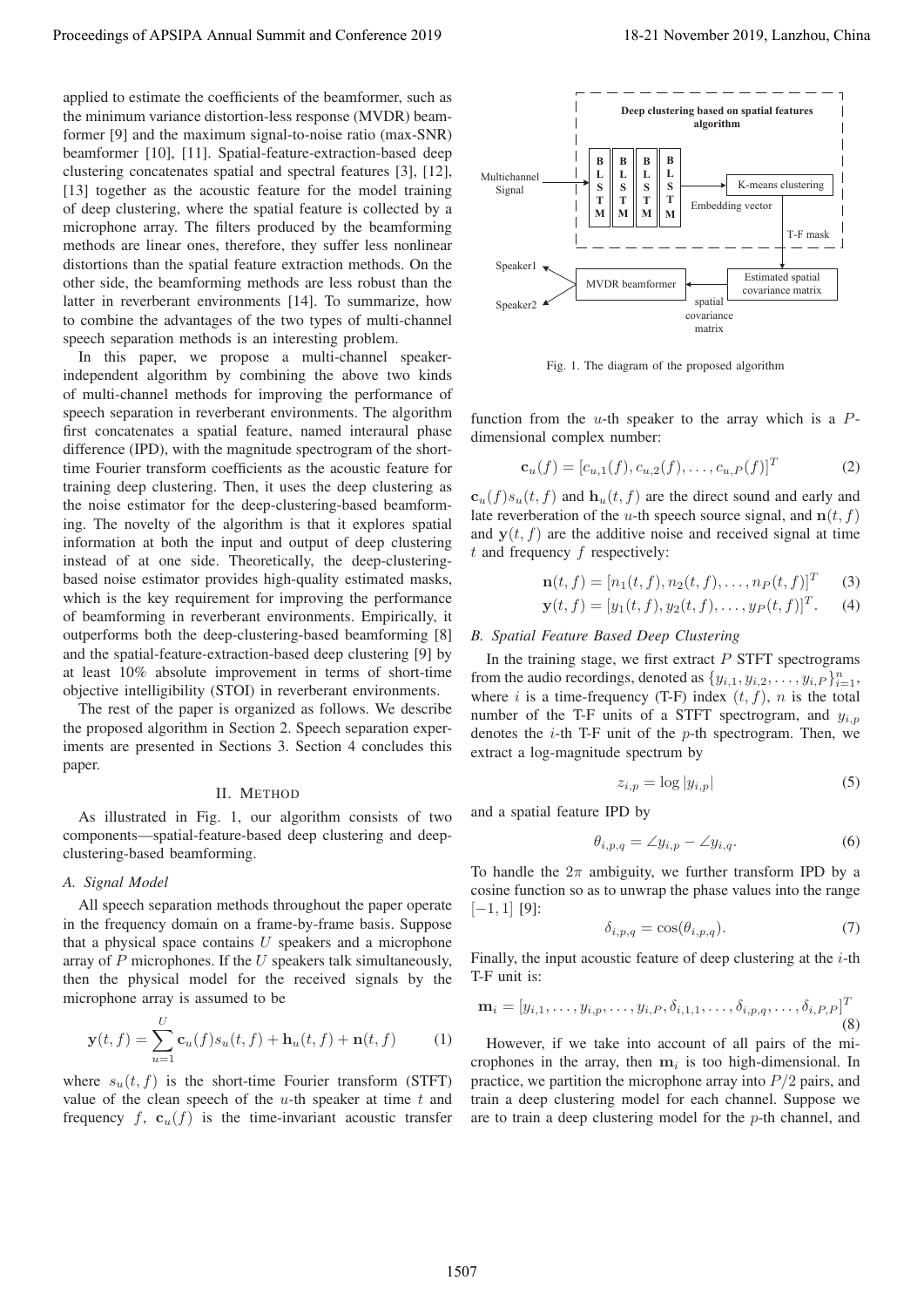suppose the  $p$ -th channel and the  $p'$ -th channel falls into the same pair. Then, the input feature of the  $p$ -th deep clustering model is:

$$
\mathbf{m}_{i,p} = [y_{i,p}, \delta_{i,p,p'}]^T
$$
\n(9)

Deep clustering learns a  $k$ -dimensional embedding vector  $\mathbf{v}_{i,p}$ from  $\mathbf{m}_{i,p}$  by a BLSTM model  $g_p(\cdot)$ :

$$
\mathbf{v}_{i,p} = g_p(\mathbf{m}_{i,p})
$$
 (10)

It minimizes the following cost function:

$$
\mathcal{J}_p = ||\mathbf{V}_p^T \mathbf{V}_p - \mathbf{B}_p^T \mathbf{B}_p||_F^2
$$
 (11)

where  $\|\cdot\|_F$  denotes the Frobenius norm operator,  $V_p =$ <br>[*v*<sub>c</sub>  $\|$  **v**<sub>1</sub>  $\|$  **i** s an  $p \times k$  embedding matrix and **B**  $[\mathbf{v}_{1,p},\ldots,\mathbf{v}_{n,p}]$  is an  $n \times k$  embedding matrix, and  $\mathbf{B}_p =$  $[\mathbf{b}_{1,p},\ldots,\mathbf{b}_{n,p}]$  is an  $n\times U$  ground-truth indicator matrix with  **defined as:** 

$$
b_{i,p,u} = \begin{cases} 1, & \text{if the T-F unit is dominated by speaker } u. \\ 0, & \text{otherwise.} \end{cases}
$$
 (12)

where  $c$  is the number of speakers.

In the test stage, we use k-means clustering to partition the embedding vectors into  $U$  clusters, which generates  $U$ estimated binary masks for each channel:

$$
\hat{M}_{p,u}(t,f) = \begin{cases} 1, & \text{if the } (t,f)\text{-unit is assigned to speaker } u, \\ 0, & \text{otherwise.} \end{cases}
$$

 $(13)$ 

## *C. Deep Clustering Based Beamforming*

Deep clustering based beamforming finds  $U$  linear estimators  ${\mathbf{w}_u(f)}_{u=1}^U$  to filter  $\mathbf{y}(t, f)$  by the following equation:

$$
\hat{x}_u(t,f) = \mathbf{w}_u^H(f)\mathbf{y}(t,f), \quad \forall u = 1,\dots, U \tag{14}
$$

where  $(\cdot)^H$  is the conjugate transpose operator and  $\hat{x}_u(t, f)$ is an estimate of the direct speech of the  $u$ -th speaker at the reference microphone of the array. We take MVDR as the beamformer, which derives the following solution:

$$
\mathbf{w}_u(f) = \frac{\widehat{\Phi}_{\bar{u}\bar{u}}^{-1}(f)\widehat{\mathbf{c}}_u(f)}{\widehat{\mathbf{c}}_u^H(f)\widehat{\Phi}_{\bar{u}\bar{u}}^{-1}(f)\widehat{\mathbf{c}}_u(f)}
$$
(15)

where  $\widehat{\Phi}_{\bar{u}\bar{u}}(f)$  is an estimate of the spatial covariance matrix of the interference of the *u*-th speaker, and  $\hat{\mathbf{c}}_u(f)$  is the first principal component of  $\overline{\mathbf{\Phi}}_{\bar{n}\bar{n}}(f)$ :

$$
\widehat{\Phi}_{\bar{u}\bar{u}}(f) = \frac{1}{\sum_{t} \eta_u(t,f)} \sum_{t} \eta_u(t,f) \mathbf{y}(t,f) \mathbf{y}(t,f)^H \quad (16)
$$

$$
\hat{\mathbf{c}}_u(f) = \text{principal}\left(\widehat{\Phi}_{\bar{u}\bar{u}}(f)\right) \tag{17}
$$

where  $\eta_u(t, f)$  is defined as the product of individual estimated T-F masks:

$$
\eta_u(t, f) = \prod_{i=1}^P \hat{M}_{p, u}(t, f)
$$
\n(18)

#### III. EXPERIMENTS

# *A. Experimental Settings*

*1) Datasets:* We focused on 2-speaker speech separation problems. To simulate real-world environments, we generated a scenario for each training or test mixture. Each scenario needs to simulate a room in which a microphone array and two speakers are further generated. For each scenario, we randomly generated a room that is 5 to 10 meters long, 5 to 10 meters wide, and 3 to 4 meters high. We randomly generated a spherical microphone array with a radius varying from 0.075 to 0.125 meter. The microphone array consists of four microphones, two of which are inside the sphere and the other two are on the surface of the sphere. Its coordinate varies from  $(0.2, 0.2, 1)$  to  $(0.2, 0.2, 2)$  meters. We randomly generated two speakers that are located in a circle centered at the microphone array with a radius of 1.5 meters. The distance between the microphone array and the speaker is at least 0.5 meter. The distance between the two speakers is at least 1 meter. All simulated environments were generated by the room impulse response function [15]. Proceeding of APSIPA Annual Summit at Co-Green 2019<br>
such as  $\frac{1}{2}$  of the state in all points of the signal content in all points of the state in a state in a state in a state of the signal content in the state in a s

We used the WSJ0-2mix data [6], [16]–[18] as the speech source, and resampled the speech data to 8 kHz. We generated three datasets for the model training, development, and test. The training set contains 20,000 mixtures. The validation set contains 5000 mixtures. The test set contains 3000 mixtures. The three datasets are about 30, 10, and 5 hours long respectively. For each mixture, we generated its anechoic recording by setting  $T_{60} = 0$ . We further generated its reverberant recording by selecting  $T_{60}$  from the range of [0.2, 0.6] second [19].

*2) Parameter Settings:* We set the frame length to 32 milliseconds and frame shift to 8 milliseconds. We extracted a 129-dimensional Hamming window reweighted STFT feature from each frame, and further transformed the STFT feature to the feature described in (9). Figures 2 and 3 show the logarithmic magnitude spectrum of a mixture and its components.

In order to prevent the clustering results biased towards silence regions, some inactive T-F units with low energy should not be incorporated into the model training and test process of the spatial-feature-based deep clustering. Based on the above analysis, we conducted an energy-based voice activity detection on the T-F units after the feature extraction.

We built a BLSTM network that consists of four BLSTM layers with 300 hidden units per layer for deep clustering. The network was optimized by stochastic gradient descent. The momentum was set to 0.9. The learning rate was set to  $10^{-5}$ . To avoid the local minima of BLSTM, we added Gaussian noise with a mean of 0 and a variance of 0.6 to the weights. The dimension of the embedding vector was set to 40 which yields the best performance in experience.

*3) Comparison Methods:* We summarize the comparison methods as follows:

• LogMag+DC. This is a single-channel speech separation baseline. It uses the logarithmic magnitude spectrum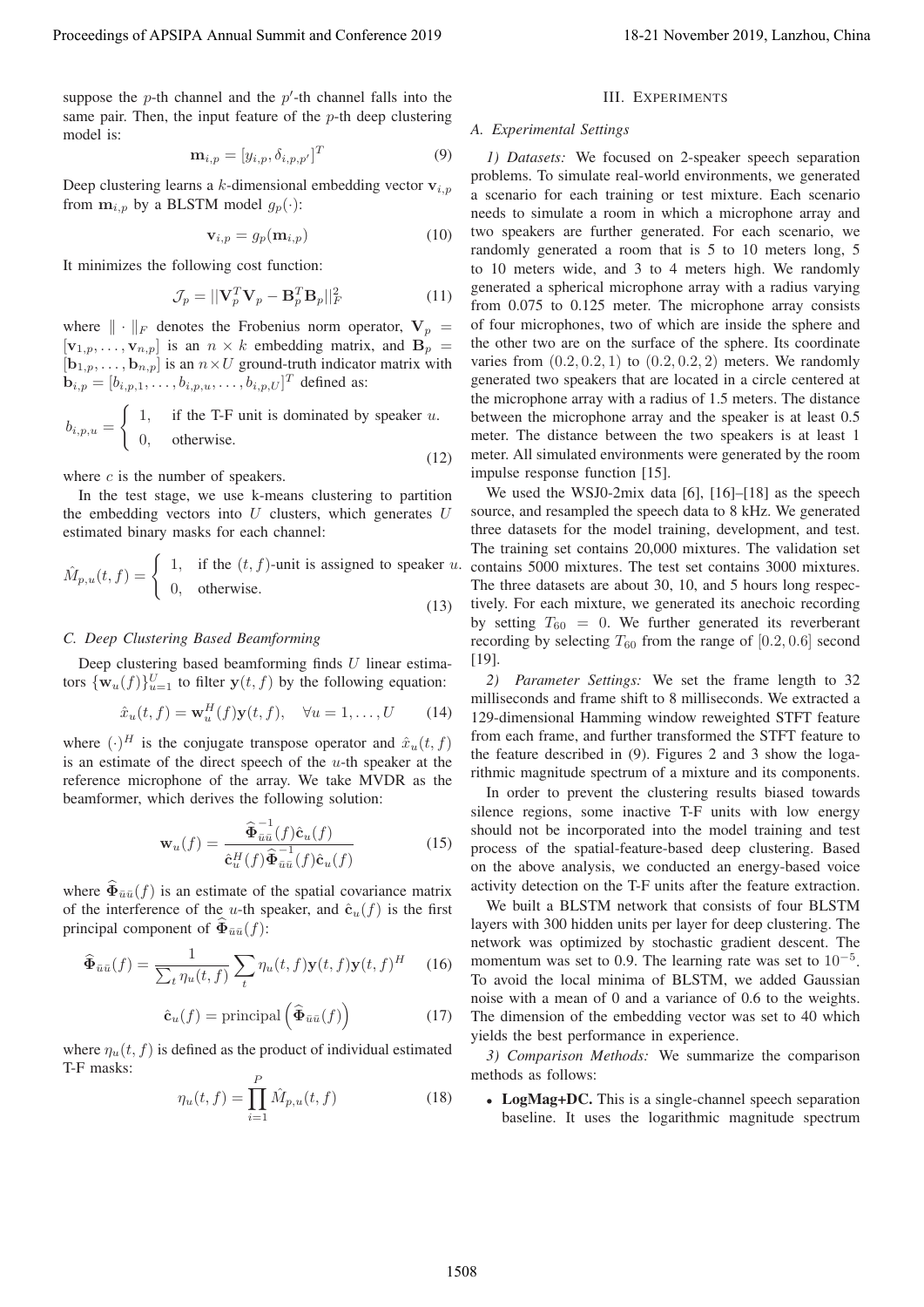

Fig. 2. Logarithmic magnitude spectrum of a mixed speech signal.



Fig. 3. Separated logarithmic magnitude spectra of the mixed speech signal in Fig. 2.

(LogMag) as the acoustic feature to train a deep clustering (DC) model.

- LogMag+cosIPD+DC. This is a multi-channel nonlinear speech separation baseline. It combines LogMag and cosIPD together as the acoustic feature to train a DC model.
- LogMag+DC+MVDR. This is a multi-channel linear speech separation baseline. It uses LogMag+DC as the noise estimator of MVDR.
- LogMag+cosIPD+DC+MVDR (proposed).

The components of the comparison methods, including the LogMag, cosIPD, DC, and MVDR, have the same parameter setting unless otherwise stated.

*4) Evaluation Metrics:* We take the source distortion ratio (SDR) as the main evaluation metric, and take the perceptual evaluation of speech quality (PESQ) and STOI as two supplement evaluation metrics.

# *B. Results*

To demonstrate how reverberation degrades the performance of speech separation, we evaluated the single-channel LogMag+DC method in both the anechoic and reverberant environments. The results are listed in Table I. From the table, we see that the performance of LogMag+DC in the reverberant environments is significantly lower that in the anechoic environments, which emphasizes the importance of our research topic— speech separation in reverberant environments.

To show the advantage of the multi-channel speech separation in reverberant environments, we evaluated Log-Mag+cosIPD+DC, LogMag+DC+MVDR, and the proposed LogMag+cosIPD+DC+MVDR in the reverberant environments. Table II lists the comparison results in terms of SDR, PESQ, and STOI. From the table, we observe the following phenomena. First, LogMag+cosIPD+DC+MVDR significantly outperforms all comparison methods. For example, its STOI scores are over 10% higher than the two multichannel speech

TABLE I

SDR PERFORMANCE OF THE LOGMAG+DC BASELINE. THE TERM "M+F" MEANS THAT EACH UTTERANCE IN THE TEST CORPUS IS A MIXED SIGNAL OF A MALE SPEAKER AND A FEMALE SPEAKER, WHERE THE SYMBOLS "M" AND "F" REPRESENT MALE AND FEMALE SPEAKERS RESPECTIVELY. SO AS TO THE TERMS "M+M" AND "F+F".

| Genders | anechoic | reverberant |
|---------|----------|-------------|
| $M+M$   | 3.6      | 1.5         |
| $F + F$ | 3.3      | 14          |
| $M + F$ | 3.8      | 21          |

TABLE II PERFORMANCE OF THE MULTI-CHANNEL COMPARISON METHODS IN REVERBERANT ENVIRONMENTS.

|                        | Genders | <b>SDR</b> | <b>PESO</b> | <b>STOI</b> |
|------------------------|---------|------------|-------------|-------------|
|                        | $M+M$   | 8.6        | 1.65        | 0.58        |
| LogMag+DC+MVDR         | $F + F$ | 8.3        | 1.64        | 0.55        |
|                        | $M + F$ | 8.8        | 1.67        | 0.62        |
|                        | $M+M$   | 8.9        | 1.68        | 0.63        |
| $LogMag + cosIPD + DC$ | $F + F$ | 8.5        | 1.67        | 0.61        |
|                        | $M + F$ | 9.2        | 1.72        | 0.69        |
|                        | $M+M$   | 9.1        | 1.73        | 0.75        |
| LogMag+cosIPD+DC+MVDR  | $F + F$ | 8.9        | 1.71        | 0.72        |
|                        | $M + F$ | 9.5        | 1.74        | 0.77        |

separation baselines. Second, all multi-channel methods outperform the single-channel LogMag+DC method significantly, which indicates the importance of exploring spatial information.

## IV. CONCLUSIONS

In this paper, we have proposed a multi-channel speakerindependent speech separation method by combining the spatial-feature-based deep clustering algorithm with the deepclustering-based beamforming method. The algorithm first concatenates IPD and the logarithmic magnitude spectrogram as the acoustic feature for training deep clustering. Then, it uses the deep clustering as the noise estimator for MVDR. The novelty of the algorithm is that it explores spatial information at both the input and output of deep clustering. We have compared the proposed method with its two components as well as the single-channel deep clustering algorithm in reverberant environments. Experimental results show that the proposed method significantly outperforms the comparison methods in terms of all three evaluation metrics. Proceeding of APSIPA Annual Summit and Conference 2019<br>
Proceedings of APSIPA Annual Summit and Conference 2019<br>
The Annual Summit and Conference 2019<br>
The Annual Summit and Conference 2019<br>
The Annual Summit and Conferen

## ACKNOWLEDGMENT

This paper was supported in part by the Shenzhen Science and Technology Plan under grant No. JCYJ20170815161820095, in part by the National Natural Science Foundation of China under grant No. 61671381, and in part by the Shaanxi Natural Science Basic Research Program under grant No. 2018JM6035.